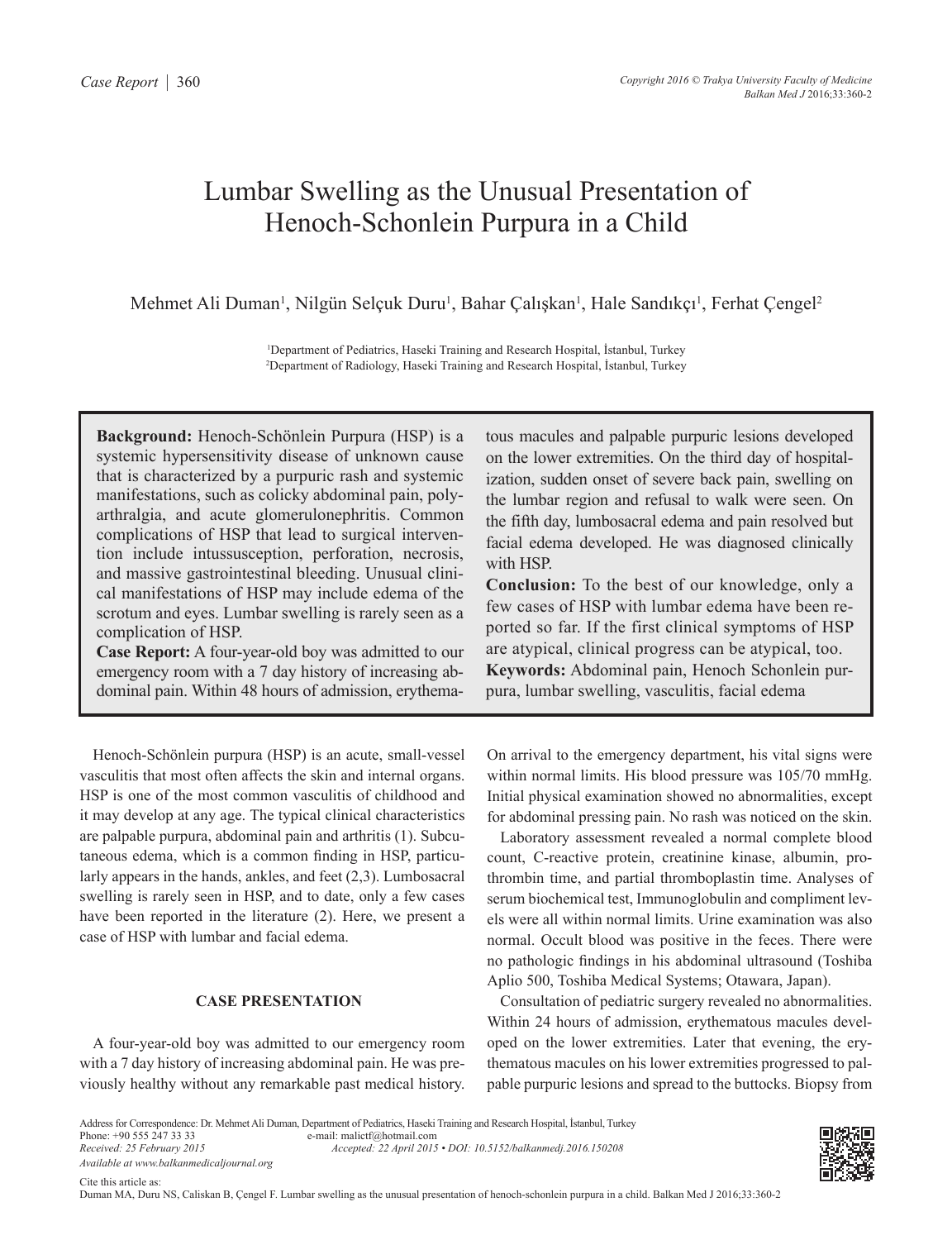a purpuric lesion was performed. Histopathological findings were compatible with leukocytoclastic vasculitis. He was diagnosed as HSP and was treated with oral prednisolone with a dose of 1 mg/kg/day. On the third day of hospitalization, sudden onset of severe back pain, swelling on the lumbar region and refusal to walk were seen. A computed tomography (Brilliance 16, Philips Medical Systems; Cleveland, OH, USA) of the abdomen revealed the presence of thickening of intestinal loops (Figure 1), lumbosacral magnetic resonance imaging (Achieva, Philips Medical Systems; Best, The Netherlands) showed edema in the lumbar region. Oral prednisolone was increased to 2 mg/kg/day. On the fifth day, lumbosacral edema and pain resolved but facial edema developed (Figure 2). Ten days later, all symptoms of the patient resolved and occult blood was negative in the feces. He was discharged on steroid therapy which was continued for another 5 days. The monitoring of urine for hematuria and proteinuria was recommended, and the child presented a relapse only of the rash of the disease during the follow-up period for a month. Written and signed informed consent was obtained from the legal guardian for publication of this case report and the accompanying images.

#### **DISCUSSION**

Henoch-Schönlein purpura is an immune complex-mediated leukocytoclastic vasculitis with multi-system involvement. The annual incidence of HSP in children is about 20 per 100,000. The peak age of onset is between 4 and 6 years (1). The exact etiology of HSP is unknown; clinical evidence points to an infectious etiology. It is often preceded by an upper respiratory tract infection (1).

As there is no definitive test for diagnosis of the disease, it has been based on diagnostic criteria. Criteria were established by the American College of Rheumatology in 1990 and adopted by EULAR\PRINTO\PRES in 2008 (4,5). Our patient fulfilled four criteria (palpable purpura, young age, acute abdominal pain and leukocytoclastic vasculitis) of the American College of Rheumatology and three criteria (palpable purpura, abdominalpain, leukocytoclastic vasculitis) of EULAR\ PRINTO\PRES. He did not develop renal disease and arthritis or arthralgia. Unfortunately, immunofluorescence staining of the biopsy sample was not performed and histopathological examination was used for the diagnosis.

The predominant cutaneous finding of HSP is palpable purpura. Not only may maculopapular, urticarial, or vesicular lesions precede each other but they may also occur together with typical palpable purpura (1). Subcutaneous edema, which is a common finding in HSP, particularly appears in the hands, ankles, and feet while edema occurring in other locations is



**FIG. 1.** Contrast-enhanced sagittal computed tomography image of the abdomen show hypodense appearance on lumbosacral subcutaneous tissue (dashed arrows) in comparison to the paraspinal muscles (arrows) due to edema. Also, increased thickness and contrast enhancement of the bowel wall (arrow heads) was thought to be secondary to vasculitis



**FIG. 2.** Swelling of the periorbital area and forehead

uncommon (2,3). Face, scalp, preno-scrotal and labial edema have been reported in a number of patients (3,6-9). Facial edema is predominantly seen in children younger than 2 years (10). Schaefer et al. (2) reported the first case of lumbosacral edema as a presenting symptom of HSP in a 5-year-old boy. To the best of our knowledge, this is the second case of HSP with lumber edema reported in the literature. The back pain observed in our case was from the fluid accumulated in the soft tissue spaces, as it improved after resolving the edema. Unlike other cases in the literature, facial and lumbar edema